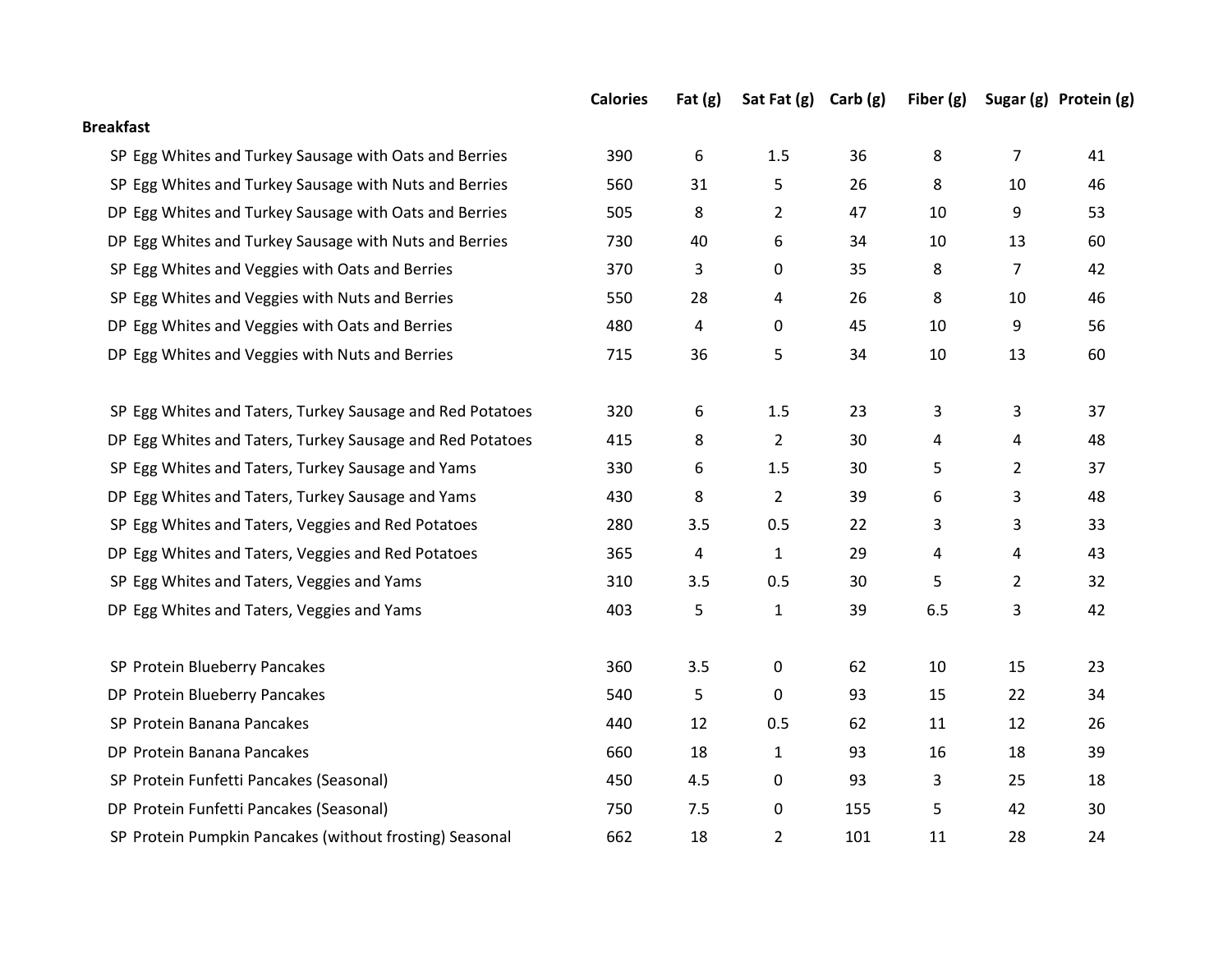| SP Protein Blueberry Pancakes (GF)                 | 310 | 11             | 1.5            | 45 | 4  | 12             | 10 |
|----------------------------------------------------|-----|----------------|----------------|----|----|----------------|----|
| DP Protein Blueberry Pancakes (GF)                 | 465 | 16             | $\overline{2}$ | 67 | 6  | 18             | 15 |
| SP Protein Banana Pancakes (GF)                    | 360 | 11             | 1.5            | 58 | 5  | 17             | 10 |
| DP Protein Banana Pancakes (GF)                    | 540 | 16             | $\overline{2}$ | 87 | 8  | 25             | 15 |
| ***SP = Single Portion / DP = Double Portion       |     |                |                |    |    |                |    |
|                                                    |     |                |                |    |    |                |    |
| Breakfast Burrito w/ Cheese                        | 730 | 36             | 13             | 65 | 4  | $\overline{4}$ | 36 |
| Breakfast Burrito w/o Cheese                       | 630 | 28             | 8              | 64 | 4  | 4              | 30 |
| Beyond Sausage Breakfast Burrito                   | 740 | 34             | 11             | 71 | 8  | 3              | 41 |
| Eggs and Rice                                      | 460 | 20             | 6              | 43 | 0  | 3              | 22 |
|                                                    |     |                |                |    |    |                |    |
| Harvest Bowl                                       | 420 | 16             | 4.5            | 46 | 10 | 9              | 23 |
| Overnight Oats Brain Food                          | 410 | 13             | $\mathbf{1}$   | 63 | 10 | 10             | 17 |
| Overnight Oats Brain Food with Yogurt              | 448 | 14             | $\mathbf{1}$   | 65 | 10 | 12             | 24 |
| Overnight Oats Matcha                              | 292 | 12             | $\mathbf{1}$   | 37 | 8  | 9              | 13 |
| Overnight Oats Matcha with Yogurt                  | 330 | 13             | 7              | 39 | 8  | 11             | 19 |
| Overnight Oats Peanut Butter and Jelly             | 432 | 16             | 2.5            | 57 | 15 | 19             | 17 |
| Overnight Oats Peanut Butter and Jelly with Yogurt | 470 | 17             | 2.5            | 59 | 15 | 21             | 23 |
| Overnight Oats Not Your Grannys                    | 492 | 27             | 4              | 52 | 9  | 20             | 18 |
| Overnight Oats Not Your Grannys with Yogurt        | 530 | 28             | 4              | 54 | 9  | 22             | 24 |
| Overnight Oats Yogi Bear                           | 240 | 3.5            | 0              | 40 | 5  | 14             | 17 |
| Overnight Oats Yogi Bear with Yogurt               | 278 | 4              | 0              | 42 | 5  | 16             | 24 |
| Overnight Oats Pumpkin Pie (Seasonal)              | 350 | $\overline{7}$ | $\mathbf{1}$   | 53 | 8  | 18             | 20 |
| Power Oats - Blueberry and Peanut Butter           | 390 | 13             | 1.5            | 61 | 9  | 25             | 15 |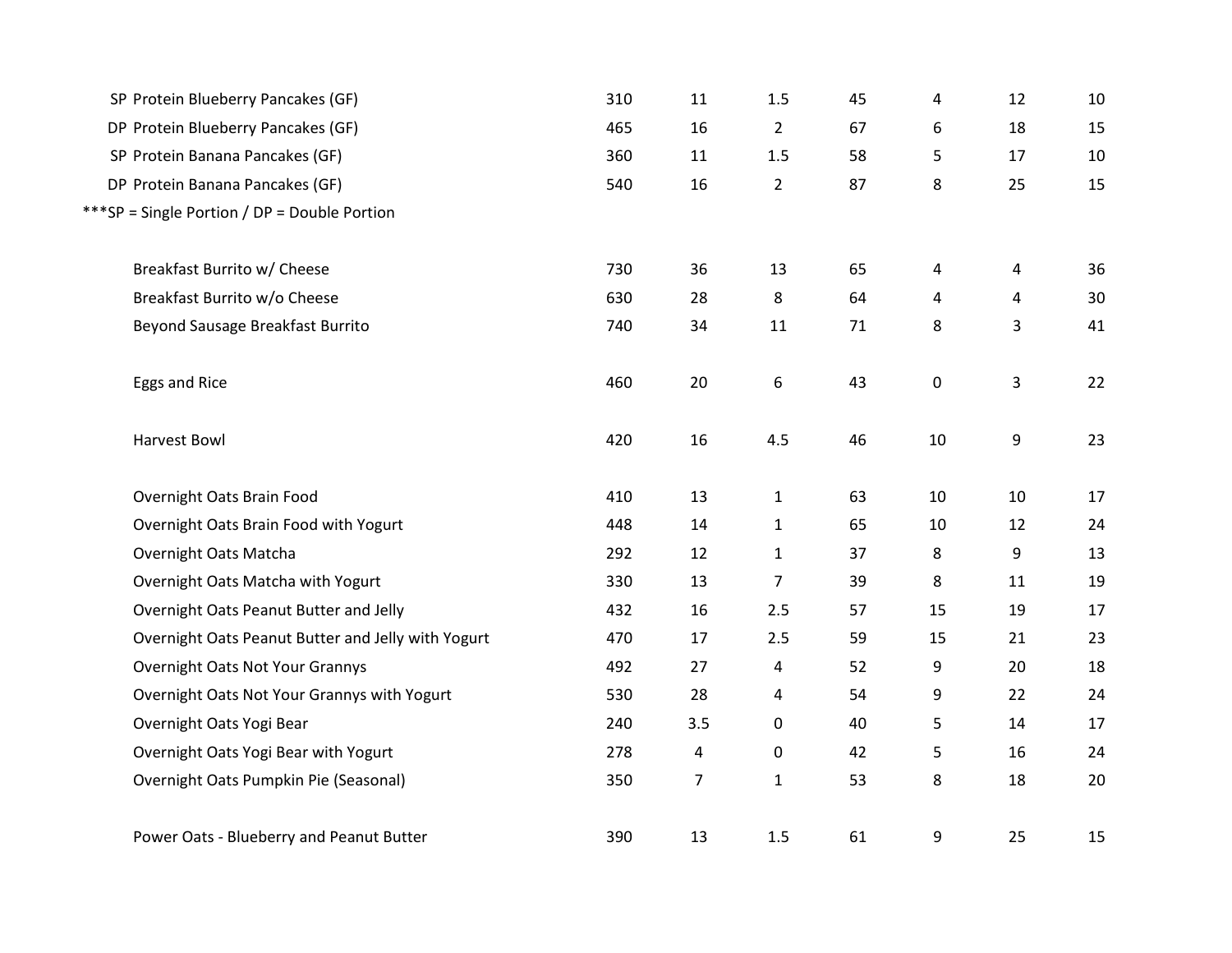| Power Oats - Golden Raisin and Brown Sugar          | 280                         | 4   | $\pmb{0}$      | 57 | 6              | 21             | 12 |
|-----------------------------------------------------|-----------------------------|-----|----------------|----|----------------|----------------|----|
| Power Oats - Mixed Berry                            | 290                         | 4.5 | 0              | 57 | $\overline{7}$ | 23             | 11 |
| Power Oats - Peanut Butter and Chocolate Chip       | 340                         | 15  | 4              | 42 | $\overline{7}$ | 9              | 15 |
| Power Oats - Strawberries and Cream                 | 200                         | 4   | $\pmb{0}$      | 33 | 6              | $\overline{2}$ | 11 |
| <b>Our Creations (Includes Broccoli for Veggie)</b> |                             |     |                |    |                |                |    |
| <b>Buddha Bowl</b>                                  | TOO MANY VARIATIONS TO LIST |     |                |    |                |                |    |
| <b>Burrito Bowl</b>                                 |                             |     |                |    |                |                |    |
| 4oz Shredded Beef Burrito Bowl                      | 470                         | 13  | 4.5            | 51 | $\overline{7}$ | $\overline{2}$ | 38 |
| 6oz Shredded Beef Burrito Bowl                      | 610                         | 19  | 7              | 58 | $\overline{7}$ | $\overline{2}$ | 53 |
| 8oz Shredded Beef Burrito Bowl                      | 750                         | 24  | 9              | 65 | 8              | $\overline{2}$ | 69 |
| 4oz Shredded Chicken Burrito Bowl                   | 410                         | 7   | 1.5            | 51 | $\overline{7}$ | $\overline{2}$ | 39 |
| 6oz Shredded Chicken Burrito Bowl                   | 530                         | 9   | $\overline{2}$ | 58 | $\overline{7}$ | $\overline{2}$ | 56 |
| 8oz Shredded Chicken Burrito Bowl                   | 650                         | 11  | 2.5            | 65 | 8              | $\overline{2}$ | 73 |
| <b>Caesar Wrap</b>                                  | 650                         | 36  | $\overline{7}$ | 57 | 5              | 6              | 27 |
| <b>Chicken Burrito w/ Cheese</b>                    | 670                         | 20  | 9              | 69 | 6              | $\overline{2}$ | 54 |
| Chicken Burrito w/o Cheese                          | 570                         | 12  | 4              | 69 | 6              | $\mathbf{1}$   | 47 |
| <b>Cheese Enchilada Plate (2)</b>                   | 450                         | 14  | 8              | 64 | 10             | 3              | 16 |
| <b>Chicken Enchilada Plate (2)</b>                  | 500                         | 9   | $\pmb{0}$      | 63 | 10             | 3              | 42 |
| <b>Greek Bowl (without dressing)</b>                |                             |     |                |    |                |                |    |
| Greek Quinoa Veggie Bowl                            | 270                         | 10  | 3              | 36 | 7              | 6              | 10 |
| Greek Quinoa Veggie Bowl with 4oz of Chicken        | 440                         | 14  | 4              | 36 | $\overline{7}$ | 6              | 45 |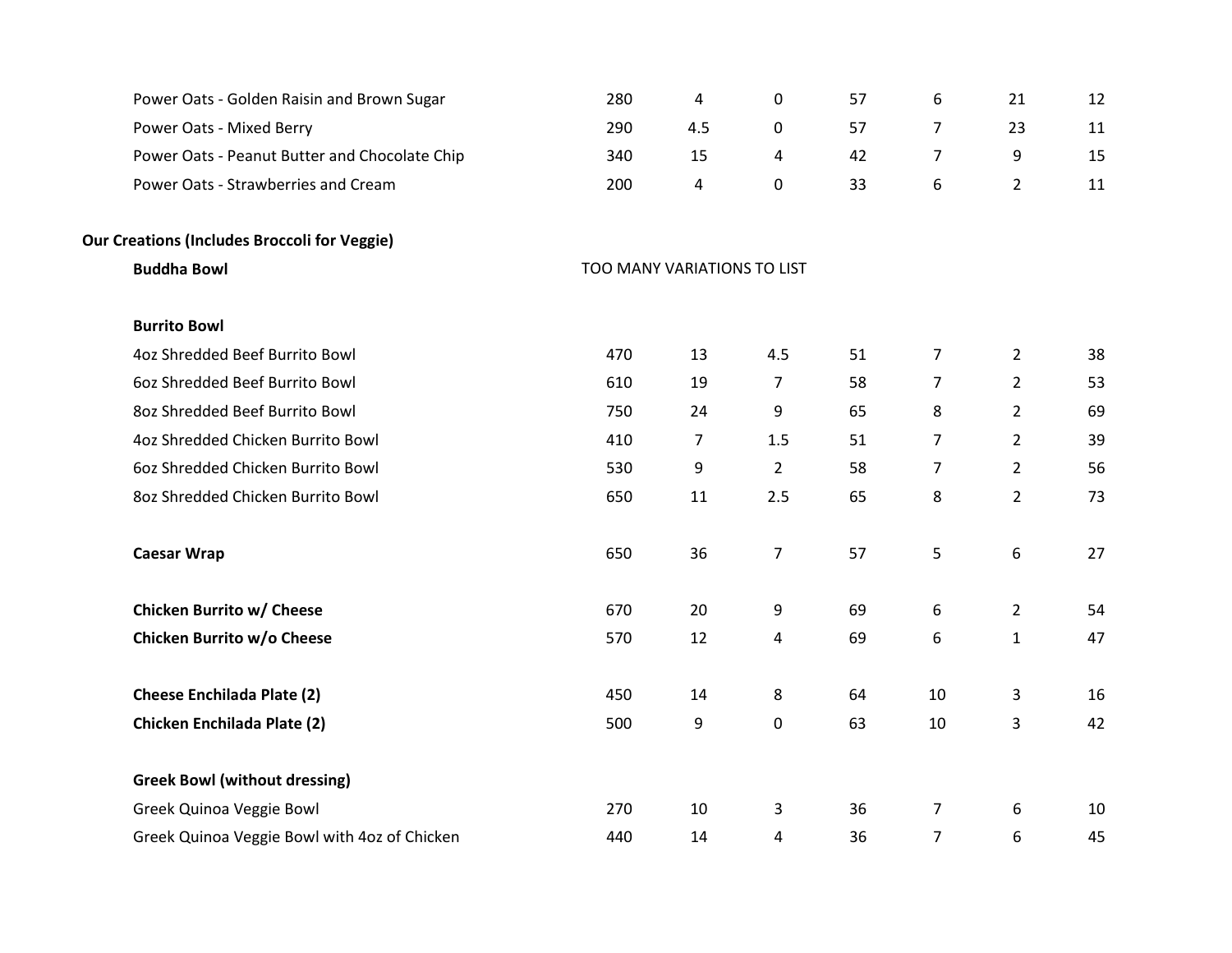| Greek Quinoa Veggie Bowl with 60z of Chicken | 560 | 16             | 5              | 42           | 8           | 6              | 63             |
|----------------------------------------------|-----|----------------|----------------|--------------|-------------|----------------|----------------|
| Greek Dressing (2tbsp)                       | 100 | 11             | 1.5            | $\mathbf{1}$ | 0           | $\mathbf{1}$   | $\mathbf 0$    |
|                                              |     |                |                |              |             |                |                |
| <b>Hummus Veggie Wrap</b>                    | 350 | 9              | 2.5            | 57           | 9           | $\overline{7}$ | 11             |
| <b>Balsamic Vinaigrette</b>                  | 90  | 9              | 1.5            | 3            | $\mathbf 0$ | $\overline{2}$ | $\mathbf 0$    |
|                                              |     |                |                |              |             |                |                |
| <b>Impossible Power Bowl</b>                 | 450 | 15             | $\overline{7}$ | 56           | 15          | 5              | 27             |
| <b>Kabob Plate</b>                           |     |                |                |              |             |                |                |
| Chicken Kabob (1)                            | 190 | 3.5            | $\mathbf{1}$   | 13           | 4           | 8              | 26             |
| Shrimp Kabob (1)                             | 160 | $\overline{2}$ | $\mathbf 0$    | 14           | 4           | 8              | 22             |
| Steak Kabob (1)                              | 220 | 5              | $\overline{2}$ | 13           | 4           | 8              | 28             |
| Kabob rice (Brown with Lentils)              | 160 | $\mathbf{1}$   | $\mathbf 0$    | 32           | 4           | 0              | 5              |
| Tzatziki (20z)                               | 100 | 9              | $\overline{7}$ | 4            | 0           | 0              | $\overline{2}$ |
|                                              |     |                |                |              |             |                |                |
| <b>Mommas Beyond Sausage</b>                 |     |                |                |              |             |                |                |
| 4oz Mommas Meatballs with Brown Rice         | 340 | 6              | $\mathbf 0$    | 47           | 15          | 8              | 24             |
| 4oz Mommas Meatballs with Whole Wheat Pasta  | 350 | 6              | 0              | 48           | 16          | 9              | 28             |
| 4oz Mommas Meatballs with Zucchini Pasta     | 240 | 5              | $\pmb{0}$      | 25           | 15          | 10             | 23             |
| 602 Mommas Meatballs with Brown Rice         | 450 | 8              | 0.5            | 59           | 20          | 8              | 35             |
| 602 Mommas Meatballs with Whole Wheat Pasta  | 460 | 8              | 0              | 60           | 22          | 9              | 39             |
| 602 Mommas Meatballs with Zucchini Pasta     | 310 | $\overline{7}$ | 0              | 29           | 19          | 9              | 32             |
| 802 Mommas Meatballs with Brown Rice         | 560 | 10             | 0.5            | 70           | 26          | 8              | 45             |
| 802 Mommas Meatballs with Whole Wheat Pasta  | 570 | 10             | 0              | 73           | 28          | 9              | 50             |
| 802 Mommas Meatballs with Zucchini Pasta     | 390 | 9              | $\mathbf 0$    | 35           | 25          | 10             | 42             |

## Mommas Meatballs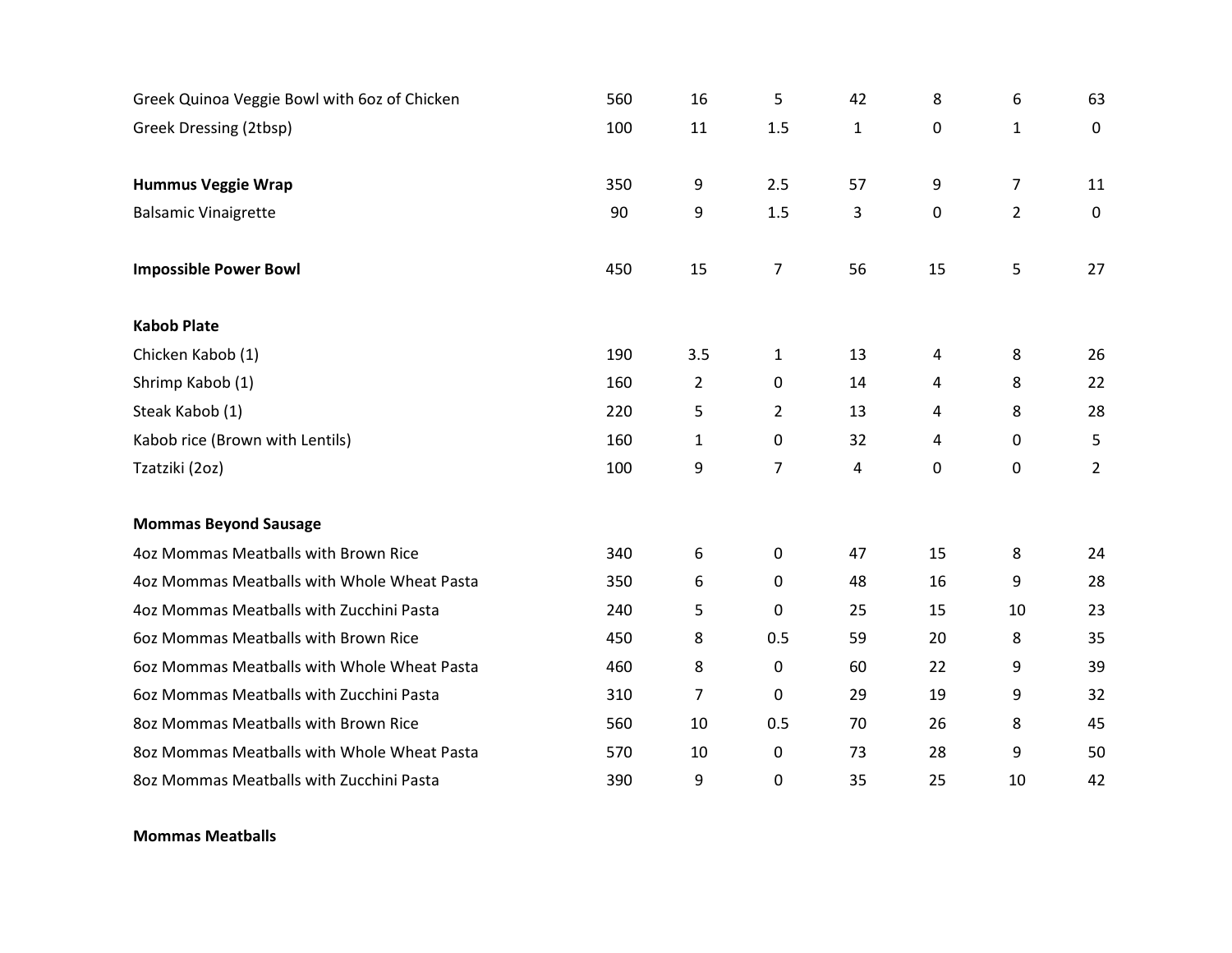| 4oz Mommas Meatballs with Brown Rice             | 450 | 17  | 4   | 38 | 5  | 8  | 37 |
|--------------------------------------------------|-----|-----|-----|----|----|----|----|
| 4oz Mommas Meatballs with Whole Wheat Pasta      | 450 | 16  | 4   | 39 | 6  | 9  | 40 |
| 4oz Mommas Meatballs with Zucchini Pasta         | 340 | 16  | 4   | 16 | 4  | 10 | 35 |
| 602 Mommas Meatballs with Brown Rice             | 610 | 24  | 6   | 45 | 5  | 8  | 54 |
| 602 Mommas Meatballs with Whole Wheat Pasta      | 620 | 24  | 6   | 47 | 7  | 9  | 58 |
| 602 Mommas Meatballs with Zucchini Pasta         | 480 | 23  | 6   | 17 | 5  | 10 | 52 |
| 802 Mommas Meatballs with Brown Rice             | 780 | 32  | 8   | 52 | 6  | 8  | 71 |
| 802 Mommas Meatballs with Whole Wheat Pasta      | 780 | 31  | 8   | 55 | 8  | 9  | 76 |
| 802 Mommas Meatballs with Zucchini Pasta         | 610 | 30  | 8   | 18 | 5  | 11 | 68 |
| <b>Shepherd's Pie</b>                            | 480 | 21  | 8   | 33 | 4  | 5  | 39 |
| Southwest Bowl (All calories include broccoli)   |     |     |     |    |    |    |    |
| 4oz Southwest Chicken Bowl with Brown Rice       | 460 | 7   | 1.5 | 60 | 9  | 3  | 42 |
| 4oz Southwest Chicken Bowl with White Rice       | 460 | 6   | 1.5 | 63 | 8  | 3  | 41 |
| 4oz Southwest Chicken Bowl with Cauliflower Rice | 360 | 6   | 1.5 | 40 | 10 | 4  | 41 |
| 4oz Southwest Chicken Bowl with Quinoa           | 450 | 8   | 1.5 | 56 | 10 | 3  | 43 |
| 4oz Southwest Salmon Bowl with Brown Rice        | 390 | 10  | 1.5 | 43 | 8  | 4  | 33 |
| 4oz Southwest Salmon Bowl with White Rice        | 400 | 9   | 1.5 | 46 | 7  | 4  | 33 |
| 4oz Southwest Salmon Bowl with Cauliflower Rice  | 290 | 9   | 1.5 | 21 | 8  | 6  | 32 |
| 4oz Southwest Salmon Bowl with Quinoa            | 390 | 11  | 1.5 | 38 | 9  | 4  | 35 |
| 4oz Southwest Shrimp Bowl with Brown Rice        | 320 | 4   | 0   | 42 | 8  | 4  | 31 |
| 4oz Southwest Shrimp Bowl with White Rice        | 330 | 3   | 0   | 45 | 6  | 4  | 31 |
| 4oz Southwest Shrimp Bowl with Cauliflower Rice  | 230 | 3.5 | 0   | 21 | 8  | 6  | 31 |
| 4oz Southwest Shrimp Bowl with Quinoa            | 320 | 5   | 0   | 38 | 9  | 4  | 33 |
| 4oz Southwest Steak Bowl with Brown Rice         | 490 | 10  | 3   | 59 | 9  | 3  | 43 |
| 4oz Southwest Steak Bowl with White Rice         | 490 | 9   | 2.5 | 62 | 8  | 3  | 42 |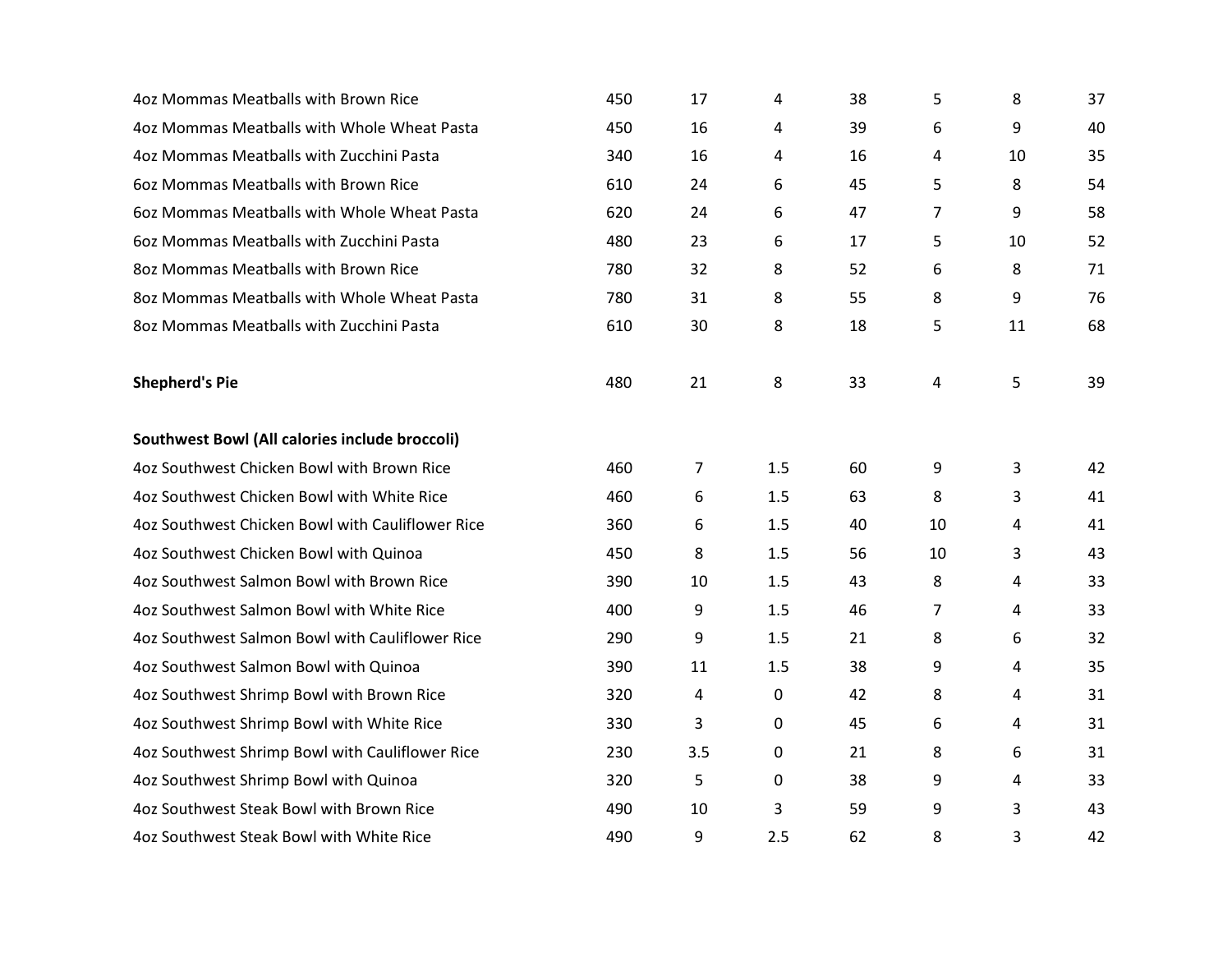| 4oz Southwest Steak Bowl with Cauliflower Rice   | 390 | 9              | 2.5            | 39 | 10             | 4              | 42 |
|--------------------------------------------------|-----|----------------|----------------|----|----------------|----------------|----|
| 4oz Southwest Steak Bowl with Quinoa             | 480 | 11             | 3              | 55 | 10             | 3              | 44 |
| 4oz Southwest Turkey Bowl with Brown Rice        | 450 | 15             | 4              | 42 | 8              | 4              | 38 |
| 4oz Southwest Turkey Bowl with White Rice        | 460 | 14             | 3.5            | 45 | 6              | 4              | 38 |
| 4oz Southwest Turkey Bowl with Cauliflower Rice  | 350 | 14             | 3.5            | 21 | 8              | 6              | 38 |
| 4oz Southwest Turkey Bowl with Quinoa            | 450 | 16             | 4              | 38 | 9              | 4              | 40 |
|                                                  |     |                |                |    |                |                |    |
| 602 Southwest Chicken Bowl with Brown Rice       | 570 | 9              | $\overline{2}$ | 67 | 10             | 3              | 58 |
| 602 Southwest Chicken Bowl with White Rice       | 580 | 8              | $\overline{2}$ | 71 | 8              | 3              | 58 |
| 60z Southwest Chicken Bowl with Cauliflower Rice | 450 | 8              | $\overline{2}$ | 41 | 10             | 5              | 57 |
| 60z Southwest Chicken Bowl with Quinoa           | 570 | 10             | $\overline{2}$ | 62 | 11             | 4              | 60 |
| 60z Southwest Salmon Bowl with Brown Rice        | 510 | 14             | 2.5            | 50 | 8              | 4              | 45 |
| 60z Southwest Salmon Bowl with White Rice        | 490 | 12             | $\overline{2}$ | 54 | $\overline{7}$ | 4              | 42 |
| 60z Southwest Salmon Bowl with Cauliflower Rice  | 360 | 12             | 2              | 22 | 9              | 6              | 41 |
| 60z Southwest Salmon Bowl with Quinoa            | 480 | 14             | $\overline{2}$ | 44 | 10             | 5              | 45 |
| 60z Southwest Shrimp Bowl with Brown Rice        | 420 | 5              | 0.5            | 50 | 8              | 4              | 44 |
| 60z Southwest Shrimp Bowl with White Rice        | 430 | 4.5            | 0              | 53 | 6              | 4              | 44 |
| 60z Southwest Shrimp Bowl with Cauliflower Rice  | 290 | 4.5            | 0              | 22 | 9              | 6              | 43 |
| 60z Southwest Shrimp Bowl with Quinoa            | 430 | $\overline{7}$ | 0              | 44 | 10             | 5              | 46 |
| 60z Southwest Steak Bowl with Brown Rice         | 620 | 14             | 4              | 67 | 10             | 3              | 60 |
| 60z Southwest Steak Bowl with White Rice         | 630 | 13             | 4              | 70 | 8              | 3              | 59 |
| 60z Southwest Steak Bowl with Cauliflower Rice   | 490 | 13             | 4              | 40 | 10             | 5              | 59 |
| 60z Southwest Steak Bowl with Quinoa             | 620 | 15             | 4              | 61 | 11             | 4              | 62 |
| 60z Southwest Turkey Bowl with Brown Rice        | 580 | 17             | 4.5            | 66 | 10             | $\overline{2}$ | 42 |
| 60z Southwest Turkey Bowl with White Rice        | 590 | 16             | 4              | 70 | 8              | $\overline{2}$ | 42 |
| 60z Southwest Turkey Bowl with Cauliflower Rice  | 450 | 17             | 4              | 39 | 10             | 5              | 41 |
| 60z Southwest Turkey Bowl with Quinoa            | 570 | 18             | 4.5            | 61 | 11             | 3              | 44 |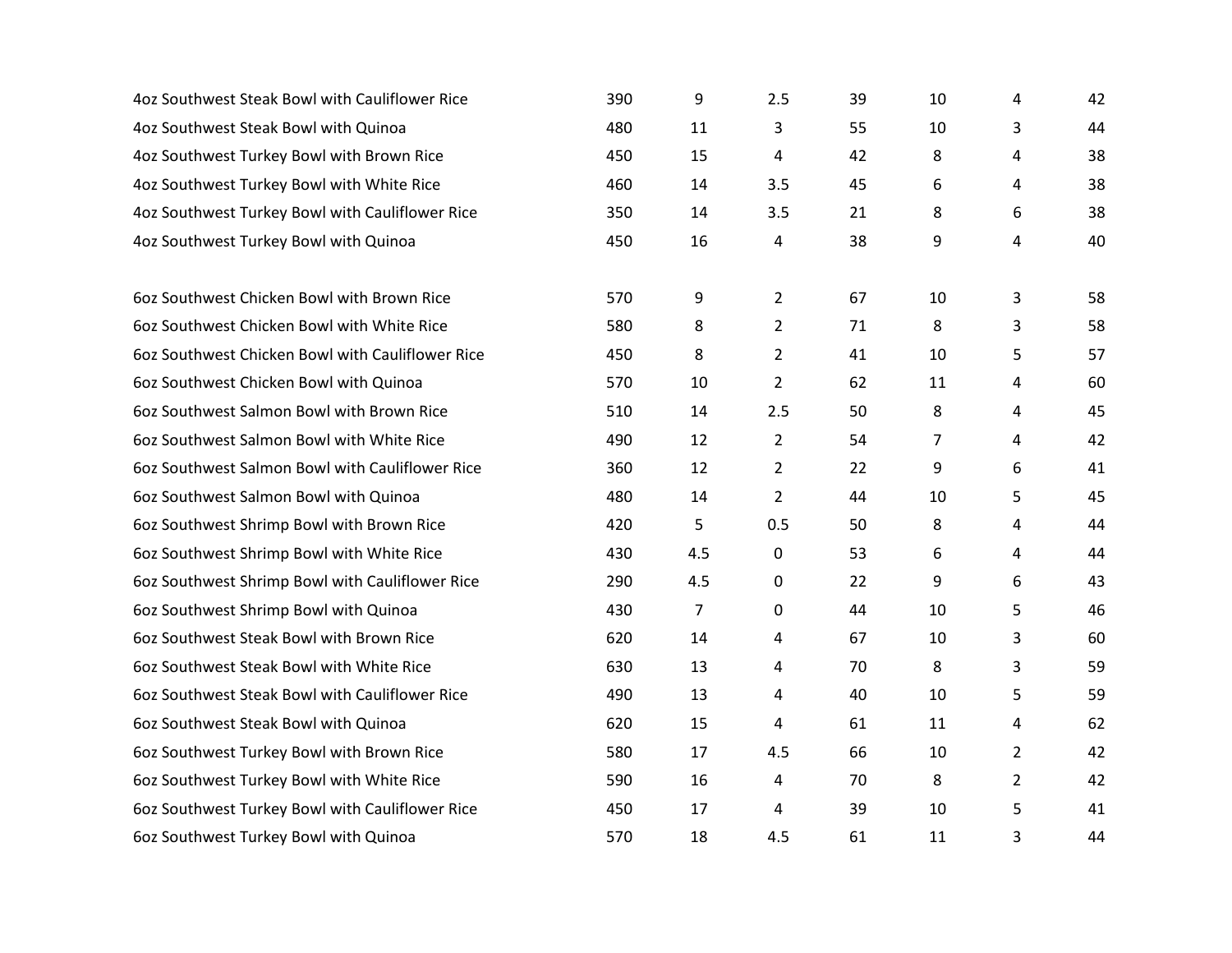| 80z Southwest Chicken Bowl with Brown Rice       | 690 | 12             | 2.5          | 74 | 10             | 3              | 75 |
|--------------------------------------------------|-----|----------------|--------------|----|----------------|----------------|----|
| 8oz Southwest Chicken Bowl with White Rice       | 700 | 10             | 2.5          | 79 | 8              | 3              | 74 |
| 8oz Southwest Chicken Bowl with Cauliflower Rice | 530 | 11             | 2.5          | 41 | 11             | 6              | 74 |
| 80z Southwest Chicken Bowl with Quinoa           | 690 | 13             | 2.5          | 78 | 12             | 4              | 78 |
| 80z Southwest Salmon Bowl with Brown Rice        | 690 | 21             | 3.5          | 57 | 9              | 4              | 67 |
| 8oz Southwest Salmon Bowl with White Rice        | 610 | 16             | 2.5          | 62 | 7              | 4              | 54 |
| 8oz Southwest Salmon Bowl with Cauliflower Rice  | 360 | 6              | $\mathbf 0$  | 23 | 10             | 7              | 55 |
| 8oz Southwest Salmon Bowl with Quinoa            | 600 | 18             | 3            | 50 | 11             | 5              | 57 |
| 8oz Southwest Shrimp Bowl with Brown Rice        | 510 | $\overline{7}$ | 0.5          | 57 | 9              | 4              | 57 |
| 802 Southwest Shrimp Bowl with White Rice        | 520 | 6              | $\mathbf 0$  | 61 | 6              | 4              | 56 |
| 8oz Southwest Shrimp Bowl with Cauliflower Rice  | 360 | 6              | $\mathbf 0$  | 23 | 10             | 7              | 55 |
| 8oz Southwest Shrimp Bowl with Quinoa            | 510 | 8              | 0.5          | 50 | 10             | 5              | 59 |
| 8oz Southwest Steak Bowl with Brown Rice         | 750 | 18             | 5            | 74 | 10             | 3              | 77 |
| 80z Southwest Steak Bowl with White Rice         | 760 | 17             | 5            | 78 | 8              | 3              | 76 |
| 8oz Southwest Steak Bowl with Cauliflower Rice   | 600 | 17             | 5            | 40 | 11             | 6              | 76 |
| 8oz Southwest Steak Bowl with Quinoa             | 750 | 19             | 5            | 67 | 12             | 4              | 80 |
| 8oz Southwest Turkey Bowl with Brown Rice        | 700 | 22             | 6            | 73 | 10             | $\overline{2}$ | 54 |
| 8oz Southwest Turkey Bowl with White Rice        | 710 | 21             | 5            | 78 | 8              | $\overline{2}$ | 53 |
| 8oz Southwest Turkey Bowl with Cauliflower Rice  | 540 | 21             | 5            | 40 | 11             | 5              | 52 |
| 8oz Southwest Turkey Bowl with Quinoa            | 690 | 24             | 6            | 67 | 12             | 3              | 56 |
| <b>Southwest Chicken Wrap with Cheese</b>        | 730 | 22             | 10           | 84 | 8              | 20             | 51 |
| <b>Southwest Chicken Wrap without Cheese</b>     | 620 | 13             | 3.5          | 83 | 8              | 20             | 45 |
| <b>Stuffed Bell Pepper NO cheese (HALF)</b>      | 240 | 6              | $\mathbf{1}$ | 36 | $\overline{7}$ | 6              | 14 |
| <b>Stuffed Bell Pepper WITH cheese (HALF)</b>    | 290 | 10             | 3.5          | 36 | 7              | 6              | 17 |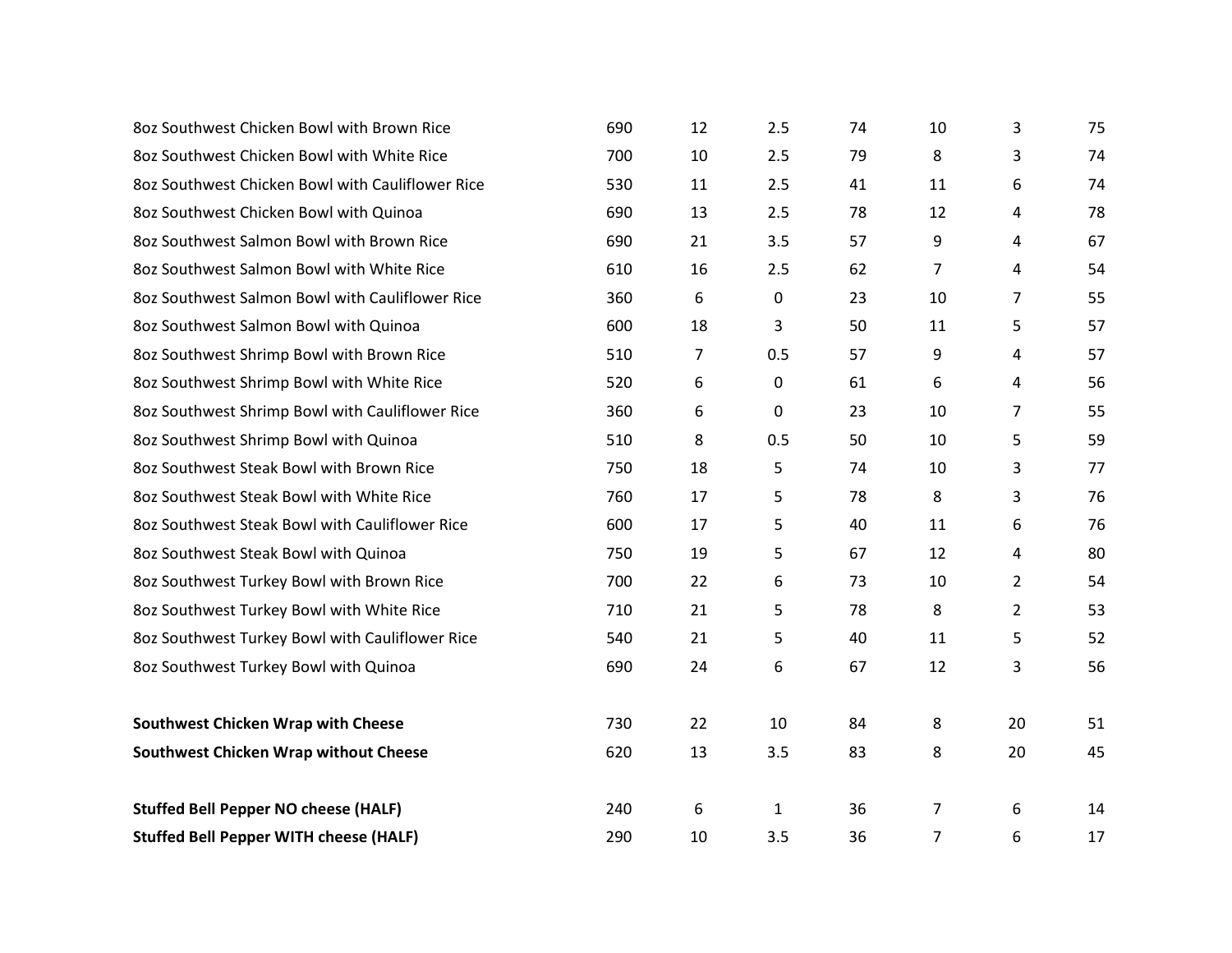| <b>Taco Stuffed Sweet Potato</b>                | 520 | 10  | 2.5            | 78 | 14             | 3 | 29 |
|-------------------------------------------------|-----|-----|----------------|----|----------------|---|----|
| <b>Taco Stuffed Sweet Potato NO meat</b>        | 430 | 1.5 | 0              | 94 | 19             | 5 | 12 |
|                                                 |     |     |                |    |                |   |    |
| <b>Tacos</b>                                    |     |     |                |    |                |   |    |
| Shrimp Taco (1)                                 | 200 | 2.5 | 0              | 23 | $\overline{2}$ | 3 | 22 |
| Shredded Chicken Taco (1)                       | 240 | 4.5 | $\mathbf{1}$   | 16 | $\mathbf 1$    | 0 | 33 |
| Shredded Beef Taco (1)                          | 250 | 6   | $\overline{2}$ | 16 | $\mathbf{1}$   | 0 | 31 |
| <b>Teriyaki Bowl</b>                            |     |     |                |    |                |   |    |
| 4oz Chicken Teriyaki Bowl with Brown Rice       | 370 | 8   | 1.5            | 39 | 6              | 6 | 39 |
| 4oz Chicken Teriyaki Bowl with White Rice       | 380 | 7   | 1.5            | 42 | 4              | 6 | 38 |
| 4oz Chicken Teriyaki Bowl with Cauliflower Rice | 280 | 7   | 1.5            | 18 | 6              | 8 | 38 |
| 4oz Chicken Teriyaki Bowl with Quinoa           | 370 | 9   | 1.5            | 35 | $\overline{7}$ | 6 | 40 |
| 4oz Salmon Teriyaki Bowl with Brown Rice        | 420 | 13  | $\overline{2}$ | 39 | 6              | 6 | 36 |
| 4oz Salmon Teriyaki Bowl with White Rice        | 420 | 12  | $\overline{2}$ | 42 | 4              | 6 | 35 |
| 4oz Salmon Teriyaki Bowl with Cauliflower Rice  | 330 | 12  | $\overline{2}$ | 30 | 6              | 8 | 36 |
| 4oz Salmon Teriyaki Bowl with Quinoa            | 410 | 14  | 2              | 35 | $\overline{7}$ | 6 | 37 |
| 4oz Steak Teriyaki Bowl with Brown Rice         | 420 | 10  | 3              | 39 | 6              | 6 | 42 |
| 4oz Steak Teriyaki Bowl with White Rice         | 420 | 9   | 3              | 42 | 4              | 6 | 41 |
| 4oz Steak Teriyaki Bowl with Cauliflower Rice   | 320 | 10  | 3              | 18 | 6              | 8 | 41 |
| 4oz Steak Teriyaki Bowl with Quinoa             | 410 | 11  | 3              | 35 | $\overline{7}$ | 8 | 43 |
|                                                 |     |     |                |    |                |   |    |
| 60z Chicken Teriyaki Bowl with Brown Rice       | 490 | 10  | $\overline{2}$ | 46 | 6              | 6 | 55 |
| 60z Chicken Teriyaki Bowl with White Rice       | 500 | 9   | $\overline{2}$ | 50 | 4              | 5 | 55 |
| 60z Chicken Teriyaki Bowl with Cauliflower Rice | 360 | 8   | 2              | 20 | 6              | 8 | 54 |
| 6oz Chicken Teriyaki Bowl with Quinoa           | 490 | 11  | $\overline{2}$ | 41 | $\overline{7}$ | 7 | 58 |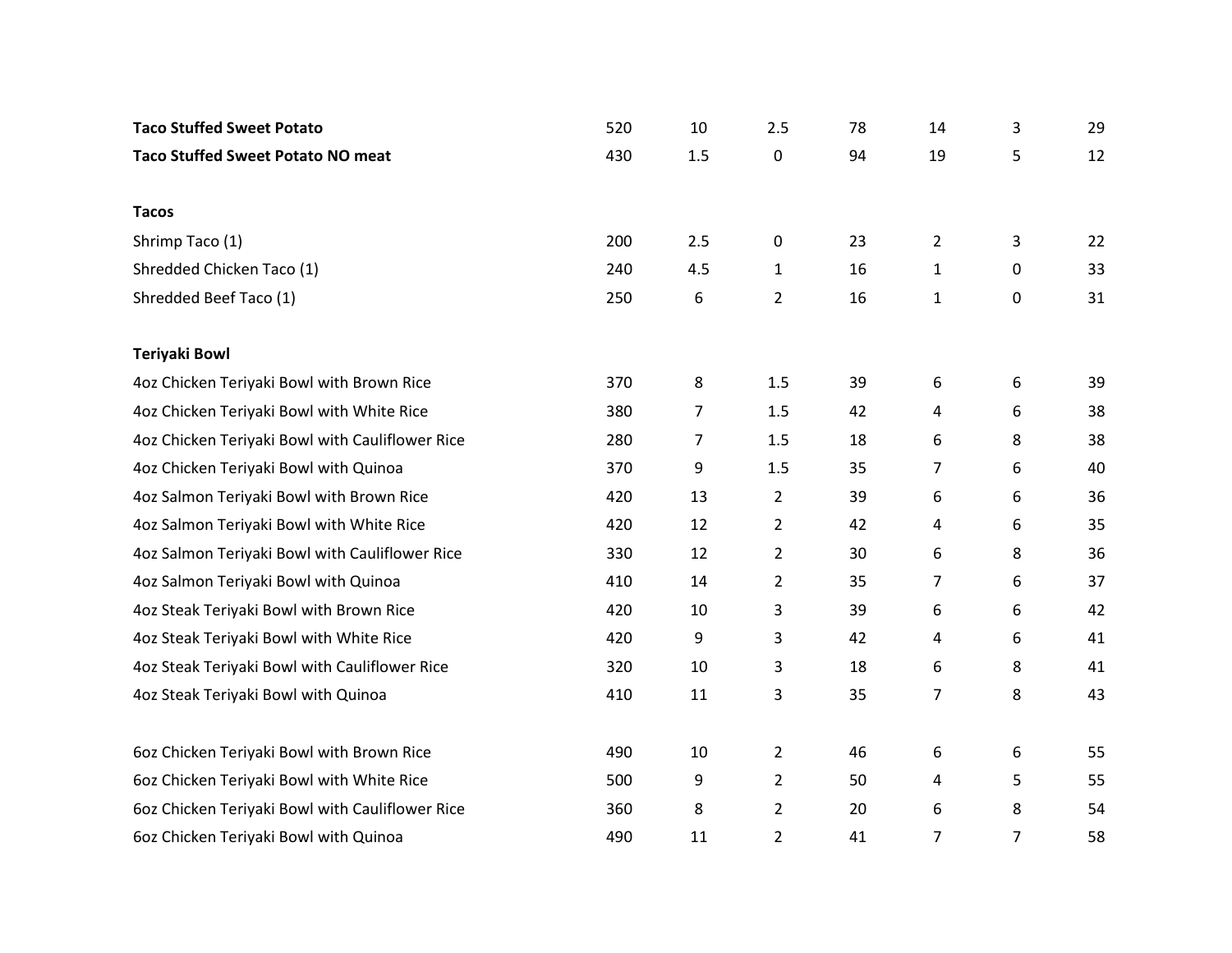| 60z Salmon Teriyaki Bowl with Brown Rice        | 550 | 18 | 3   | 46 | 6  | 6              | 51 |
|-------------------------------------------------|-----|----|-----|----|----|----------------|----|
| 60z Salmon Teriyaki Bowl with White Rice        | 560 | 17 | 2.5 | 50 | 4  | 6              | 51 |
| 60z Salmon Teriyaki Bowl with Cauliflower Rice  | 430 | 17 | 2.5 | 20 | 6  | 8              | 50 |
| 60z Salmon Teriyaki Bowl with Quinoa            | 550 | 19 | 3   | 41 | 7  | 7              | 53 |
| 602 Steak Teriyaki Bowl with Brown Rice         | 560 | 14 | 4.5 | 46 | 6  | 6              | 60 |
| 602 Steak Teriyaki Bowl with White Rice         | 560 | 13 | 4   | 50 | 4  | 6              | 59 |
| 60z Steak Teriyaki Bowl with Cauliflower Rice   | 430 | 13 | 4   | 19 | 7  | 8              | 59 |
| 6oz Steak Teriyaki Bowl with Quinoa             | 550 | 15 | 4.5 | 41 | 7  | $\overline{7}$ | 62 |
| 8oz Chicken Teriyaki Bowl with Brown Rice       | 610 | 12 | 3   | 53 | 6  | 6              | 72 |
| 8oz Chicken Teriyaki Bowl with White Rice       | 620 | 11 | 2.5 | 58 | 4  | 6              | 72 |
| 8oz Chicken Teriyaki Bowl with Cauliflower Rice | 450 | 11 | 2.5 | 21 | 7  | 9              | 71 |
| 8oz Chicken Teriyaki Bowl with Quinoa           | 600 | 14 | 2.5 | 47 | 8  | 7              | 75 |
| 8oz Salmon Teriyaki Bowl with Brown Rice        | 690 | 23 | 3.5 | 53 | 6  | 6              | 66 |
| 8oz Salmon Teriyaki Bowl with White Rice        | 700 | 21 | 3.5 | 58 | 4  | 6              | 66 |
| 8oz Salmon Teriyaki Bowl with Cauliflower Rice  | 540 | 22 | 3.5 | 21 | 7  | 9              | 65 |
| 8oz Salmon Teriyaki Bowl with Quinoa            | 690 | 24 | 3.5 | 47 | 8  | 7              | 69 |
| 8oz Steak Teriyaki Bowl with Brown Rice         | 690 | 17 | 6   | 53 | 6  | 6              | 78 |
| 8oz Steak Teriyaki Bowl with White Rice         | 700 | 16 | 5   | 58 | 4  | 6              | 77 |
| 8oz Steak Teriyaki Bowl with Cauliflower Rice   | 540 | 17 | 6   | 20 | 7  | 9              | 76 |
| 8oz Steak Teriyaki Bowl with Quinoa             | 690 | 19 | 6   | 47 | 8  | $\overline{7}$ | 80 |
| <b>Turkey Chili - Pint</b>                      | 280 | 6  | 1.5 | 36 | 9  | 8              | 21 |
| <b>Turkey Chili - Quart</b>                     | 560 | 12 | 3   | 72 | 18 | 16             | 42 |
| <b>Corn Bread</b>                               | 510 | 19 | 11  | 78 | 5  | 14             | 10 |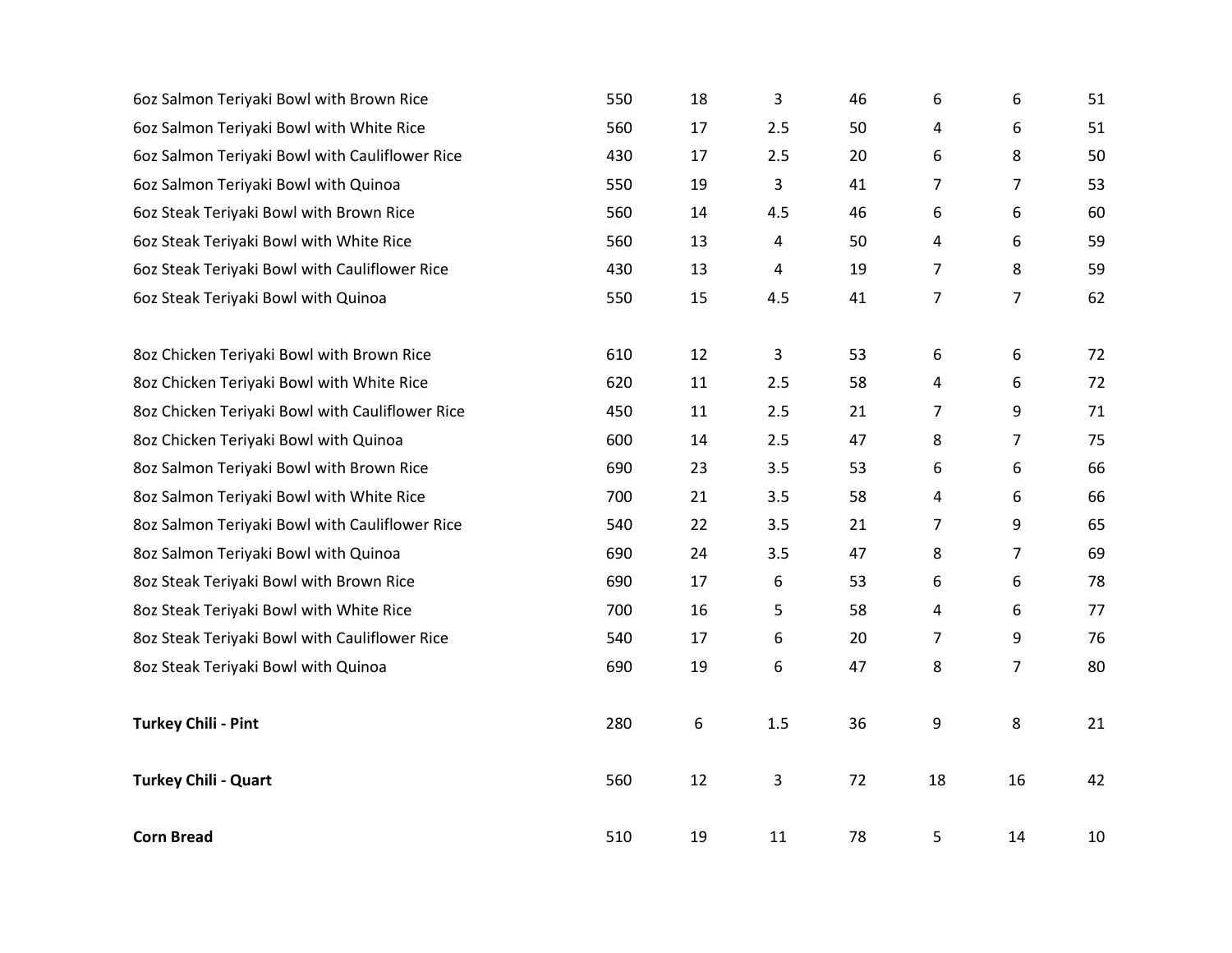| <b>Vegan Chili - Pint</b>                     | 280 | 4.5    | $\pmb{0}$      | 37             | $10\,$              | 8                   | 24 |
|-----------------------------------------------|-----|--------|----------------|----------------|---------------------|---------------------|----|
| Vegan Chili - Quart                           | 560 | 9      | $\pmb{0}$      | 74             | 20                  | 16                  | 48 |
| Your Creations (Includes Broccoli for Veggie) |     |        |                |                |                     |                     |    |
| Chicken                                       |     |        |                |                |                     |                     |    |
| 4oz Garlic and Herb                           | 160 | 4      | $\mathbf 1$    | $\pmb{0}$      | $\mathsf{O}\xspace$ | $\mathsf{O}\xspace$ | 32 |
| 6oz Garlic and Herb                           | 240 | 6      | $1.5\,$        | $\pmb{0}$      | $\mathsf{O}\xspace$ | $\mathsf{O}\xspace$ | 48 |
| 8oz Garlic and Herb                           | 330 | 8      | $\overline{2}$ | $\pmb{0}$      | $\mathsf{O}\xspace$ | $\mathsf{O}\xspace$ | 64 |
| 4oz Hot and Spicy                             | 160 | 4      | $\mathbf 1$    | $\pmb{0}$      | $\mathsf 0$         | $\mathbf 0$         | 32 |
| 6oz Hot and Spicy                             | 240 | 6      | $1.5\,$        | $\pmb{0}$      | 0                   | $\mathsf{O}\xspace$ | 48 |
| 8oz Hot and Spicy                             | 330 | 8      | $\overline{2}$ | $\pmb{0}$      | $\mathsf{O}\xspace$ | $\mathsf{O}\xspace$ | 64 |
| 4oz Lemon Pepper                              | 160 | 4      | $\mathbf 1$    | $\pmb{0}$      | $\mathsf{O}\xspace$ | $\pmb{0}$           | 32 |
| 6oz Lemon Pepper                              | 240 | 6      | 1.5            | $\pmb{0}$      | $\mathsf{O}\xspace$ | $\mathsf{O}\xspace$ | 48 |
| 8oz Lemon Pepper                              | 330 | 8      | $\overline{2}$ | $\pmb{0}$      | $\pmb{0}$           | $\pmb{0}$           | 64 |
| 4oz Pesto                                     | 230 | $10\,$ | $\overline{2}$ | $\overline{2}$ | $\mathbf 0$         | $\mathbf 0$         | 33 |
| 6oz Pesto                                     | 310 | 12     | 2.5            | $\overline{2}$ | 0                   | $\mathsf{O}\xspace$ | 49 |
| 8oz Pesto                                     | 390 | 14     | 3              | $\overline{2}$ | 0                   | $\pmb{0}$           | 65 |
| <b>Ground Turkey</b>                          |     |        |                |                |                     |                     |    |
| 4oz                                           | 240 | 13     | 3.5            | $\pmb{0}$      | $\mathsf{O}\xspace$ | $\mathsf{O}\xspace$ | 31 |
| 6oz                                           | 360 | 20     | 5              | $\pmb{0}$      | 0                   | $\pmb{0}$           | 46 |
| 8oz                                           | 480 | 26     | $\overline{7}$ | $\mathbf 0$    | $\pmb{0}$           | $\pmb{0}$           | 61 |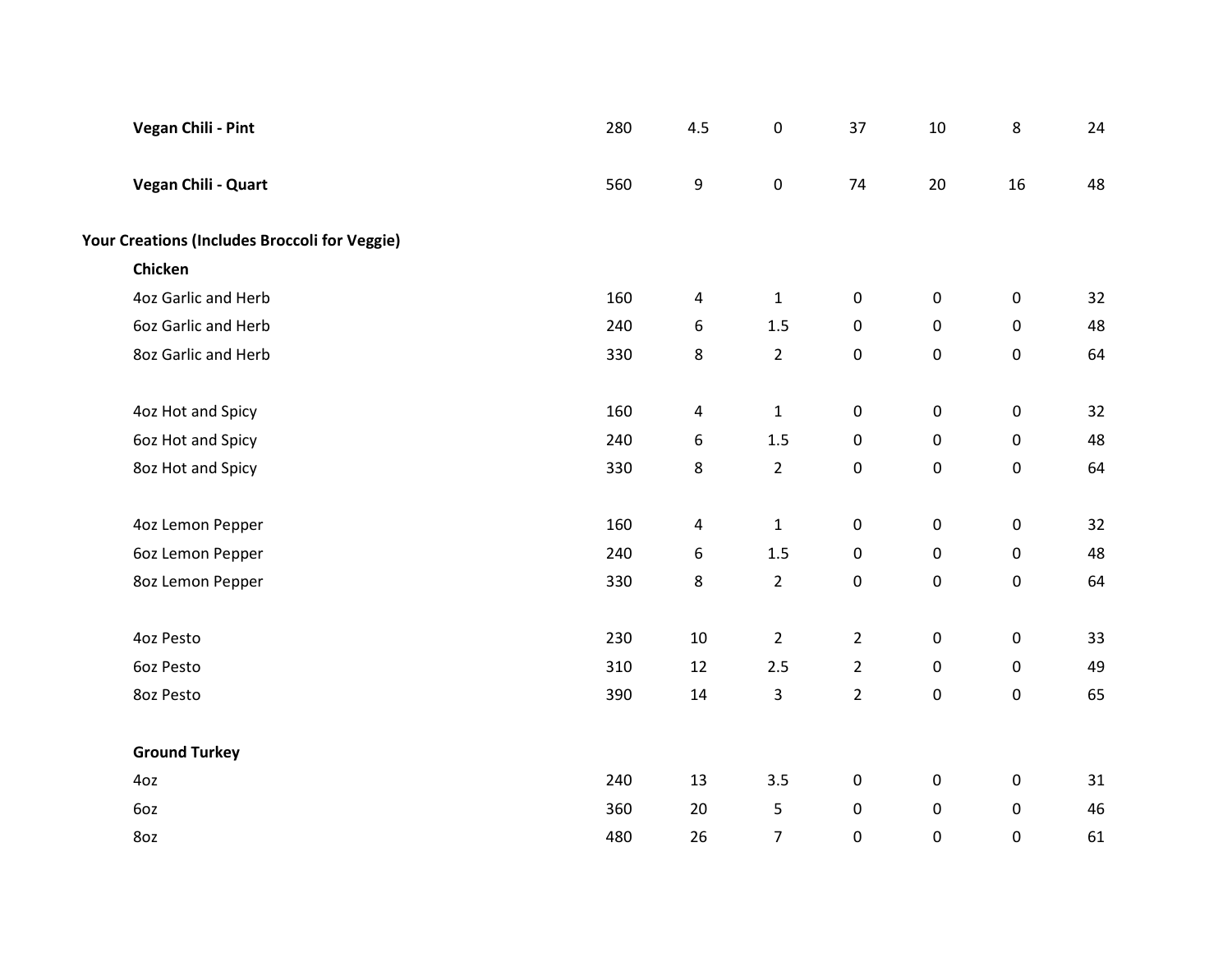| <b>Hungry Planet Patty (Vegan)</b> | 212 | $12\,$                  | $\pmb{0}$        | $12\,$                  | $12\,$      | $\pmb{0}$        | $30\,$ |
|------------------------------------|-----|-------------------------|------------------|-------------------------|-------------|------------------|--------|
|                                    |     |                         |                  |                         |             |                  |        |
| <b>Pacific Cod</b>                 |     |                         |                  |                         |             |                  |        |
| 4oz                                | 100 | 0.5                     | $\pmb{0}$        | $\pmb{0}$               | $\pmb{0}$   | $\pmb{0}$        | 21     |
| 6oz                                | 140 | $\mathbf 1$             | $\pmb{0}$        | $\pmb{0}$               | $\pmb{0}$   | $\pmb{0}$        | 32     |
| 8oz                                | 190 | $\mathbf 1$             | $\pmb{0}$        | $\pmb{0}$               | $\pmb{0}$   | $\pmb{0}$        | 42     |
|                                    |     |                         |                  |                         |             |                  |        |
| Salmon                             |     |                         |                  |                         |             |                  |        |
| 4oz                                | 230 | 9                       | $1.5\,$          | 5                       | $\pmb{0}$   | 5                | 29     |
| 6oz                                | 330 | $14\,$                  | $\overline{2}$   | $\boldsymbol{6}$        | $\pmb{0}$   | 6                | 44     |
| 8oz                                | 440 | $18\,$                  | 3                | $\overline{\mathbf{7}}$ | $\pmb{0}$   | $\boldsymbol{6}$ | 58     |
|                                    |     |                         |                  |                         |             |                  |        |
| Shrimp                             |     |                         |                  |                         |             |                  |        |
| 4oz                                | 120 | $\overline{2}$          | $\pmb{0}$        | $\pmb{0}$               | ${\bf 0}$   | $\pmb{0}$        | 24     |
| 6oz                                | 180 | $\overline{\mathbf{3}}$ | $\pmb{0}$        | $\pmb{0}$               | $\pmb{0}$   | $\pmb{0}$        | 36     |
| 8oz                                | 240 | 4.5                     | $\pmb{0}$        | $\pmb{0}$               | $\mathbf 0$ | $\mathsf 0$      | 47     |
|                                    |     |                         |                  |                         |             |                  |        |
| <b>Top Sirloin Steak</b>           |     |                         |                  |                         |             |                  |        |
| 4oz                                | 210 | $\overline{7}$          | 2.5              | $\pmb{0}$               | $\pmb{0}$   | $\pmb{0}$        | 35     |
| 6oz                                | 310 | $10\,$                  | $\pmb{4}$        | $\pmb{0}$               | $\pmb{0}$   | $\pmb{0}$        | 52     |
| 8oz                                | 420 | 13                      | 5                | $\pmb{0}$               | $\pmb{0}$   | $\mathbf 0$      | 69     |
|                                    |     |                         |                  |                         |             |                  |        |
| <b>Turkey Ball</b>                 |     |                         |                  |                         |             |                  |        |
| 4oz                                | 260 | 14                      | 3.5              | $\pmb{0}$               | $\pmb{0}$   | $\pmb{0}$        | 32     |
| 6oz                                | 390 | $21\,$                  | $\boldsymbol{6}$ | $\pmb{0}$               | $\pmb{0}$   | $\pmb{0}$        | 48     |
| 8oz                                | 510 | 29                      | $\overline{7}$   | $\pmb{0}$               | $\pmb{0}$   | $\pmb{0}$        | 64     |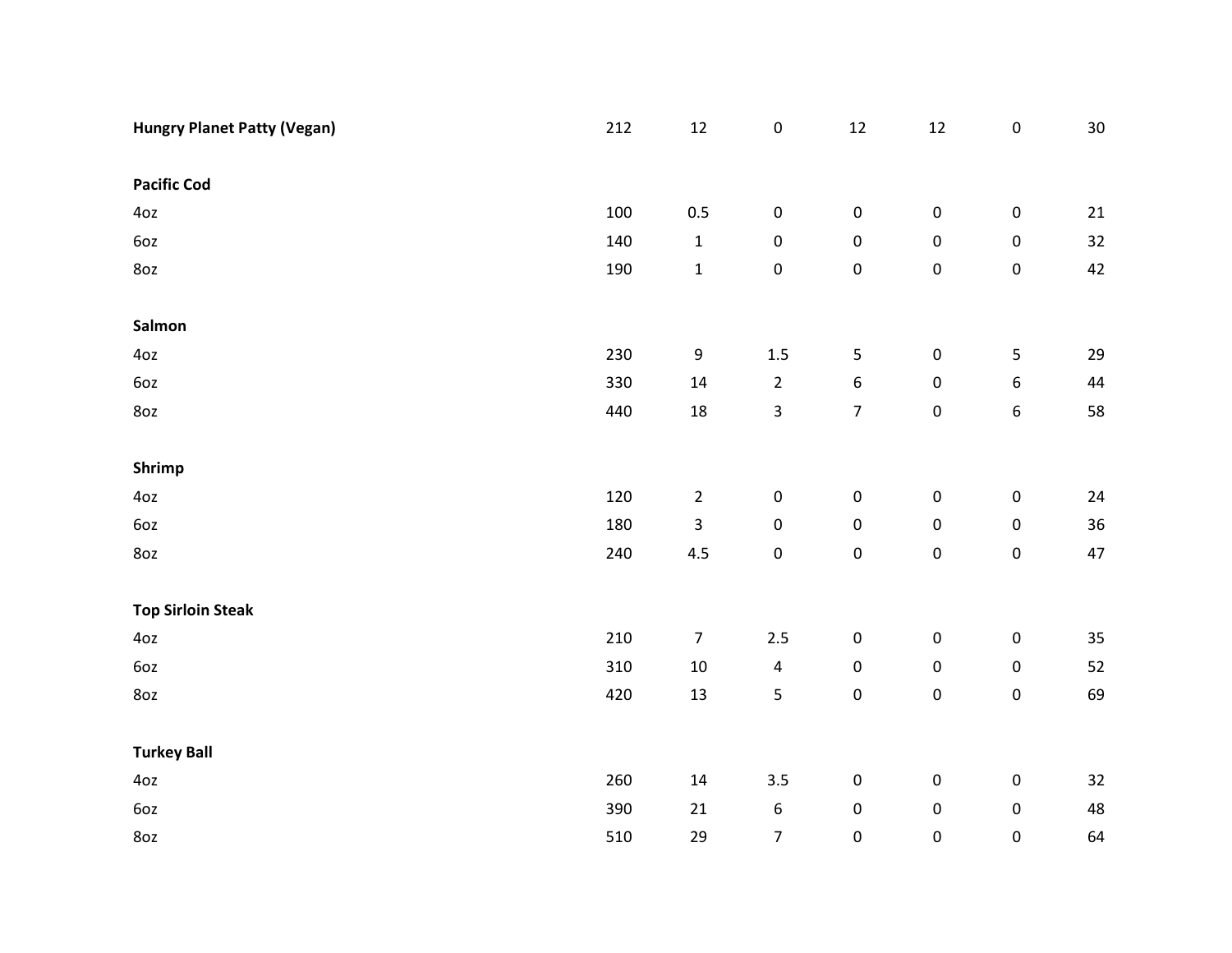## Your Creations - Carb and Carb Substitue

| <b>Brown Rice</b>        |        |                |             |                 |                     |             |                         |
|--------------------------|--------|----------------|-------------|-----------------|---------------------|-------------|-------------------------|
| 4oz                      | 110    | $\mathbf{1}$   | $\mathbf 0$ | 23              | $\overline{2}$      | $\mathbf 0$ | $\overline{2}$          |
| 6oz                      | 140    | $\mathbf{1}$   | $\pmb{0}$   | 30 <sub>o</sub> | $\overline{2}$      | $\pmb{0}$   | $\mathbf{3}$            |
| 8oz                      | 170    | $1.5\,$        | $\pmb{0}$   | 37              | $\mathsf 3$         | $\pmb{0}$   | 4                       |
|                          |        |                |             |                 |                     |             |                         |
| <b>White Rice</b>        |        |                |             |                 |                     |             |                         |
| 4oz                      | 130    | $\pmb{0}$      | $\pmb{0}$   | 28              | $\pmb{0}$           | $\pmb{0}$   | $\overline{2}$          |
| 6oz                      | 170    | $\pmb{0}$      | $\pmb{0}$   | 36              | $\mathsf{O}\xspace$ | $\pmb{0}$   | $\mathbf{3}$            |
| 8oz                      | 200    | $\pmb{0}$      | $\pmb{0}$   | 45              | $\mathsf{O}\xspace$ | $\pmb{0}$   | $\overline{\mathbf{4}}$ |
|                          |        |                |             |                 |                     |             |                         |
| Quinoa                   |        |                |             |                 |                     |             |                         |
| 4oz                      | 120    | $\overline{2}$ | $\pmb{0}$   | 21              | $\mathbf{3}$        | $\pmb{0}$   | $\overline{4}$          |
| 6oz                      | 150    | $2.5\,$        | $\pmb{0}$   | 27              | $\overline{a}$      | $\mathbf 1$ | 6                       |
| 8oz                      | 190    | $\overline{3}$ | $\pmb{0}$   | 33              | $\pmb{4}$           | $\mathbf 1$ | $\overline{7}$          |
|                          |        |                |             |                 |                     |             |                         |
| <b>Couscous</b>          |        |                |             |                 |                     |             |                         |
| 4oz                      | $80\,$ | $\pmb{0}$      | $\pmb{0}$   | 16              | $\pmb{0}$           | $\pmb{0}$   | 3                       |
| 6oz                      | 100    | $\pmb{0}$      | $\pmb{0}$   | $20\,$          | $\pmb{0}$           | $\pmb{0}$   | 3                       |
| 8oz                      | 120    | $\pmb{0}$      | $\pmb{0}$   | 25              | $\mathbf 0$         | $\pmb{0}$   | $\overline{\mathbf{4}}$ |
|                          |        |                |             |                 |                     |             |                         |
| <b>Whole Wheat Pasta</b> |        |                |             |                 |                     |             |                         |
| 4oz                      | 130    | $0.5\,$        | $\pmb{0}$   | 27              | $\mathbf{3}$        | $\pmb{0}$   | $\boldsymbol{6}$        |
| 6oz                      | 160    | $\mathbf{1}$   | $\pmb{0}$   | 34              | $\overline{4}$      | $\pmb{0}$   | $\overline{7}$          |
| 8oz                      | 200    | $\mathbf{1}$   | $\pmb{0}$   | 42              | 5                   | $\mathbf 1$ | 9                       |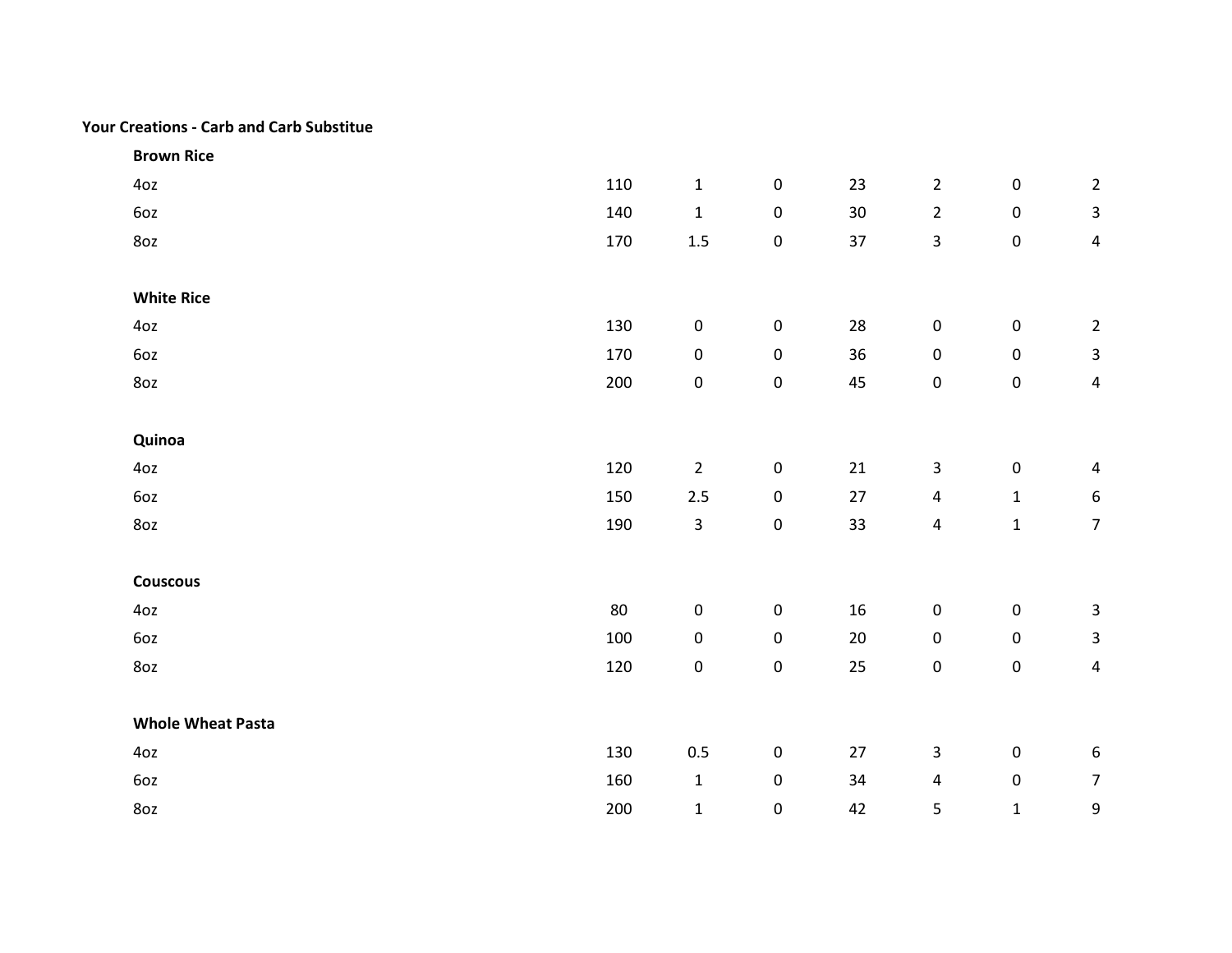|                | <b>Yams (Cinnamon and Diced)</b> |     |                |                     |                         |                  |                |                  |
|----------------|----------------------------------|-----|----------------|---------------------|-------------------------|------------------|----------------|------------------|
|                | 40z                              | 120 | $\pmb{0}$      | $\pmb{0}$           | $27\,$                  | $\overline{4}$   | $\pmb{0}$      | $\mathbf 1$      |
|                | 6oz                              | 150 | $\pmb{0}$      | $\mathsf{O}\xspace$ | 35                      | $\overline{5}$   | $\pmb{0}$      | $\overline{2}$   |
|                | 8oz                              | 180 | $\pmb{0}$      | $\mathsf{O}\xspace$ | 43                      | $\boldsymbol{6}$ | $\pmb{0}$      | $\overline{2}$   |
|                | <b>Red Potato's</b>              |     |                |                     |                         |                  |                |                  |
|                | 4oz                              | 90  | $\pmb{0}$      | $\mathsf{O}\xspace$ | 19                      | $\overline{2}$   | $\mathbf 1$    | $\overline{2}$   |
|                | 6oz                              | 110 | $\pmb{0}$      | $\mathsf{O}\xspace$ | 25                      | $\overline{2}$   | $\overline{2}$ | $\mathbf{3}$     |
|                | 8oz                              | 140 | $\pmb{0}$      | $\pmb{0}$           | 31                      | 3                | $\overline{2}$ | $\pmb{4}$        |
|                | <b>Cauliflower Rice</b>          |     |                |                     |                         |                  |                |                  |
|                | 4oz                              | 40  | $1.5\,$        | $\mathbf 0$         | $\overline{5}$          | $\overline{2}$   | $\overline{2}$ | $\overline{2}$   |
|                | 6oz                              | 50  | $2.5$          | $\mathbf 0$         | $\overline{7}$          | 3                | $\mathsf{3}$   | $\overline{2}$   |
|                | 8oz                              | 60  | $\mathbf{3}$   | 0.5                 | $\overline{7}$          | 3                | $\mathbf{3}$   | $\overline{2}$   |
|                | Zucchini Pasta                   |     |                |                     |                         |                  |                |                  |
|                | 4oz                              | 25  | $\overline{2}$ | $\mathbf 0$         | $\mathbf{3}$            | $\pmb{0}$        | $\overline{2}$ | $\mathbf 1$      |
|                | 6oz                              | 35  | $2.5\,$        | $\pmb{0}$           | $\mathbf{3}$            | $\mathbf 1$      | $\overline{2}$ | $\mathbf 1$      |
|                | 8oz                              | 45  | 3.5            | $\mathbf 0$         | $\overline{4}$          | $\overline{2}$   | $\mathbf{3}$   | $\overline{2}$   |
|                | <b>Bean Medley</b>               |     |                |                     |                         |                  |                |                  |
|                | 4oz                              | 110 | $0.5\,$        | $\pmb{0}$           | 19                      | $\boldsymbol{6}$ | $\pmb{0}$      | $\overline{7}$   |
|                | 6oz                              | 140 | $\mathbf{1}$   | $\mathbf 0$         | 24                      | 8                | $\pmb{0}$      | $\boldsymbol{9}$ |
|                | 8oz                              | 150 | $\mathbf{1}$   | $\mathbf 0$         | 29                      | $10\,$           | $\mathbf 0$    | $11\,$           |
| <b>Veggies</b> |                                  |     |                |                     |                         |                  |                |                  |
|                | <b>Asparagus</b>                 | 20  | $\pmb{0}$      | $\pmb{0}$           | $\overline{\mathbf{4}}$ | $\overline{2}$   | $\mathbf{1}$   | $\overline{2}$   |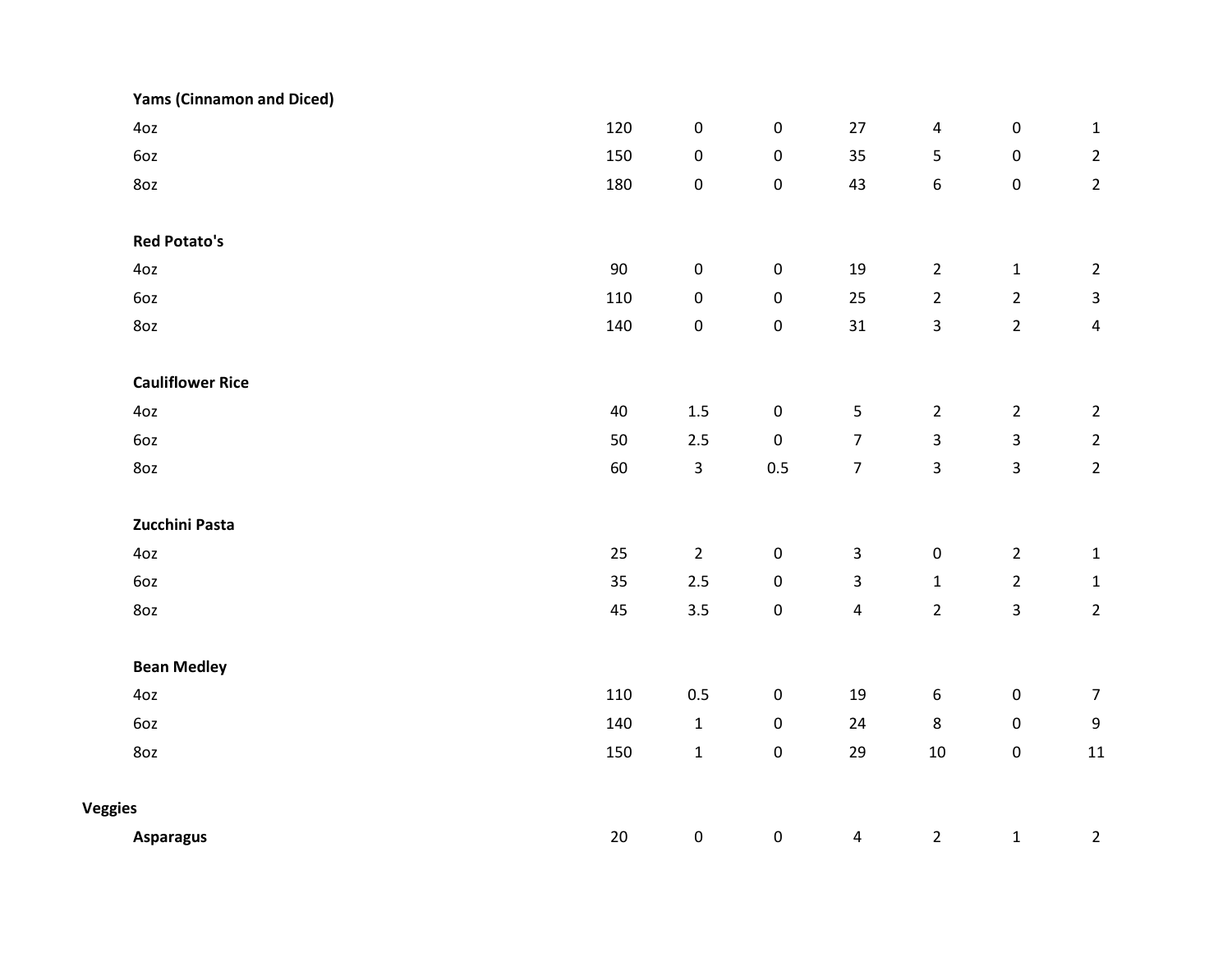|               | <b>Broccoli</b>                     | 35  | $\mathsf{O}\xspace$ | $\pmb{0}$      | $\overline{7}$ | 3              | $\mathbf{1}$   | $2^{\circ}$    |
|---------------|-------------------------------------|-----|---------------------|----------------|----------------|----------------|----------------|----------------|
|               | <b>Brussel Sprouts</b>              | 35  | $\mathbf 0$         | $\pmb{0}$      | $\overline{7}$ | 3              | $2^{\circ}$    | 3              |
|               | <b>Green Beans</b>                  | 35  | $\mathsf{O}\xspace$ | $\pmb{0}$      | 8              | 3              | $\overline{4}$ | $\overline{2}$ |
|               | Squash                              | 15  | $\mathsf{O}\xspace$ | $\pmb{0}$      | $\overline{3}$ | $\mathbf{1}$   | $\overline{2}$ | $\mathbf{1}$   |
| <b>Salads</b> |                                     |     |                     |                |                |                |                |                |
|               | Arugula Beet Salad                  |     |                     |                |                |                |                |                |
|               | Arugula Beet Salad                  | 410 | 28                  | 6              | 37             | $\overline{7}$ | 28             | 10             |
|               | Arugula Beet Salad with 4oz Chicken | 580 | 32                  | $\overline{7}$ | 37             | $\overline{7}$ | 28             | 42             |
|               | Arugula Beet Salad with 60z Chicken | 660 | 34                  | $\overline{7}$ | 37             | $\overline{7}$ | 28             | 58             |
|               | Arugula Beet Salad with 4oz Steak   | 620 | 34                  | 8              | 37             | $\overline{7}$ | 28             | 45             |
|               | Arugula Beet Salad with 60z Steak   | 730 | 38                  | $10\,$         | 37             | $\overline{7}$ | 28             | 62             |
|               | Arugula Beet Salad with 4oz Tofu    | 510 | 34                  | $\overline{7}$ | 39             | 9              | 29             | 22             |
|               | Arugula Beet Salad with 60z Tofu    | 560 | 37                  | 8              | 39             | 9              | 29             | 27             |
|               | <b>Balsamic Vinaigrette</b>         | 90  | 9                   | 1.5            | 3              | 0              | $\overline{2}$ | $\mathbf 0$    |
|               | Hard Boiled Egg (Each)              | 78  | 5                   | $\overline{2}$ | $\mathbf 1$    | 0              | $\pmb{0}$      | 6              |
|               | <b>BBQ Salad</b>                    |     |                     |                |                |                |                |                |
|               | 4oz Chicken                         | 470 | 20                  | $\overline{7}$ | 28             | 4              | 5              | 42             |
|               | 6oz Chicken                         | 550 | 22                  | 8              | 28             | 4              | 5              | 58             |
|               | 4oz Steak                           | 520 | 23                  | 8              | 28             | 4              | 5              | 45             |
|               | 6oz Steak                           | 620 | 26                  | 12             | 28             | 4              | 5              | 64             |
|               | Ranch Dressing (2oz)                | 110 | $\overline{7}$      | 0.5            | 12             | $\pmb{0}$      | $\overline{2}$ | $\mathbf 1$    |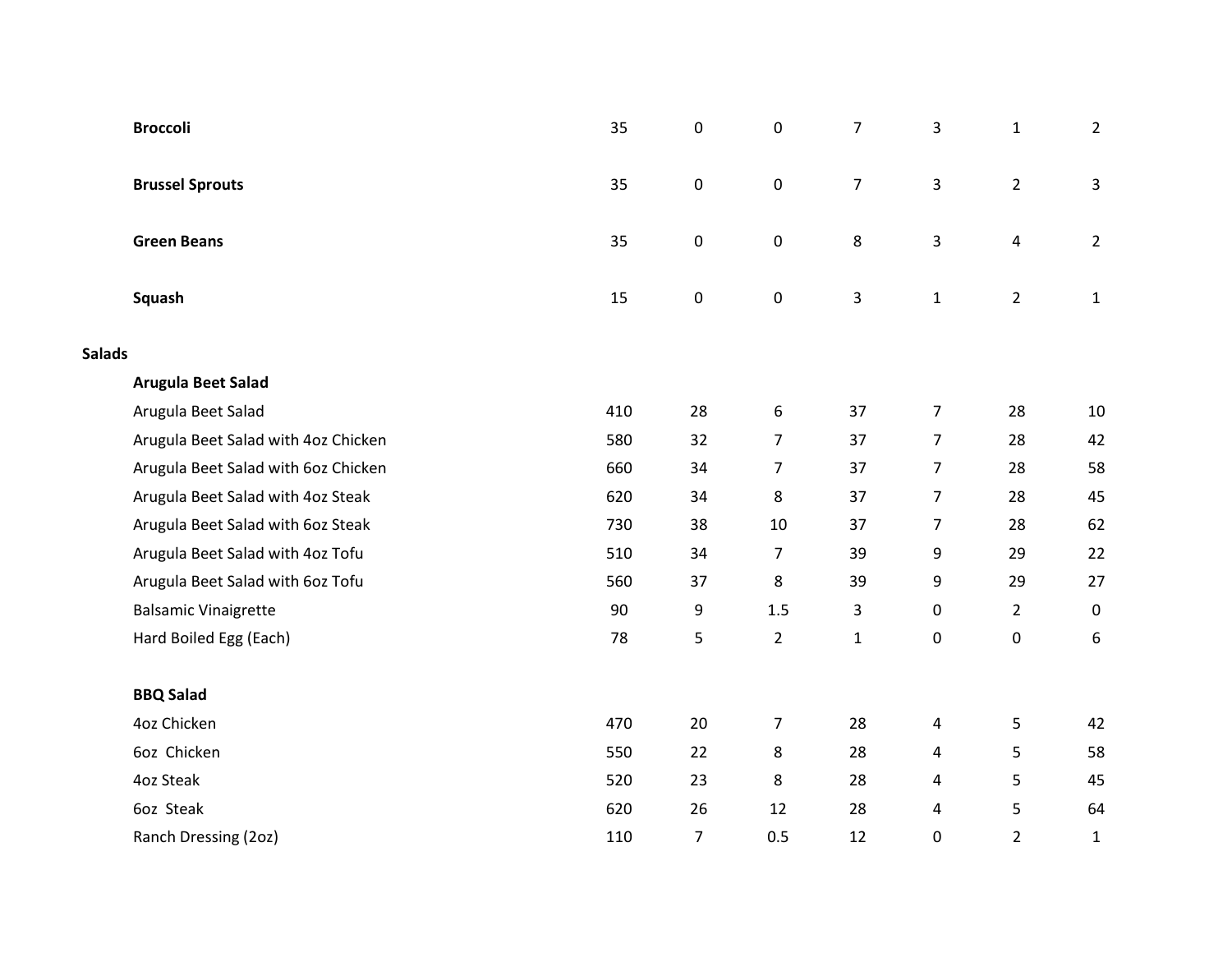| BBQ Sauce (1oz)                           | 45  | 0              | $\pmb{0}$      | 12             | 0              | 11             | 0              |
|-------------------------------------------|-----|----------------|----------------|----------------|----------------|----------------|----------------|
|                                           |     |                |                |                |                |                |                |
| <b>Caesar Salad</b>                       |     |                |                |                |                |                |                |
| Caesar Salad                              | 60  | $\overline{2}$ | $\mathbf{1}$   | 8              | 3              | $\overline{2}$ | $\overline{4}$ |
| Caesar Salad with 4oz of Chicken          | 230 | 6              | $\overline{2}$ | 8              | 3              | $\overline{2}$ | 36             |
| Caesar Salad with 6oz of Chicken          | 310 | 8              | 2.5            | 8              | 3              | $\overline{2}$ | 52             |
| <b>Caesar Dressing</b>                    | 307 | 33             | 5              | $\overline{2}$ | 0              | $\mathbf{1}$   | $\mathbf{1}$   |
| <b>Chinese Chicken Salad</b>              |     |                |                |                |                |                |                |
| Chinese Chicken Salad (No Chicken)        | 170 | 5              | $\mathbf 0$    | 28             | 9              | 17             | 6              |
| Chinese Chicken Salad with 4oz of Chicken | 330 | 9              | $\mathbf{1}$   | 28             | 9              | 17             | 38             |
| Chinese Chicken Salad with 60z of Chicken | 410 | 11             | $\overline{2}$ | 28             | 9              | 17             | 54             |
| <b>Chinese Dressing</b>                   | 160 | 12             | $\overline{2}$ | 14             | 0              | 14             | 0              |
| House Salad - (without dressing)          |     |                |                |                |                |                |                |
| 4oz Ahi Tuna                              | 170 | 0.5            | $\mathbf 0$    | 9              | $\overline{2}$ | 5              | 30             |
| 4oz Chicken                               | 220 | 3.5            | $\mathbf{1}$   | 9              | $\overline{2}$ | 5              | 37             |
| 4oz Salmon                                | 250 | 9              | 1.5            | 9              | $\overline{2}$ | 5              | 31             |
| 4oz Steak                                 | 250 | $\overline{7}$ | 2.5            | 9              | $\overline{2}$ | 5              | 37             |
| 6oz Ahi Tuna                              | 230 | $\mathbf{1}$   | $\pmb{0}$      | 9              | $\overline{2}$ | 5              | 44             |
| 6oz Chicken                               | 290 | 6              | 1.5            | 9              | $\overline{2}$ | 5              | 50             |
| 6oz Salmon                                | 350 | 14             | $\overline{2}$ | 9              | $\overline{2}$ | 5              | 45             |
| 6oz Steak                                 | 360 | 10             | 4              | 9              | $\overline{2}$ | 5              | 54             |
| 8oz Ahi Tuna                              | 290 | $\mathbf{1}$   | $\mathbf 0$    | 9              | $\overline{2}$ | 5              | 57             |
| 8oz Chicken                               | 390 | $\overline{7}$ | 2.5            | 9              | $\overline{2}$ | 5              | 71             |
| 8oz Salmon                                | 460 | 19             | 3              | 9              | $\overline{2}$ | 5              | 60             |
| 8oz Steak                                 | 460 | 13             | 5              | 9              | $\overline{2}$ | 5              | 71             |